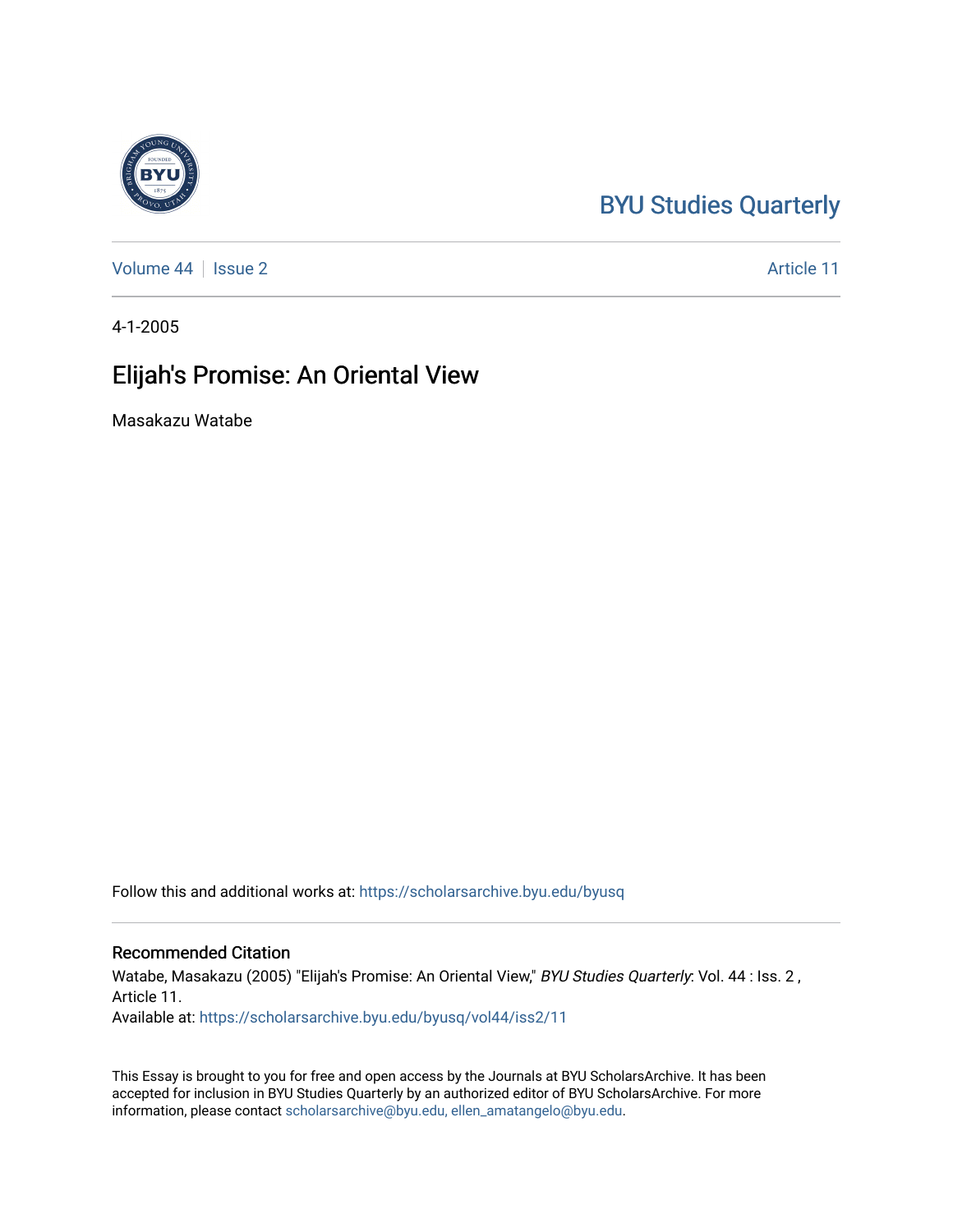## Elijah's Promise

An Oriental View

*Masakazu Watabe* 

 $A$ though I was raised in the Church, I observed many cultural ceremonies and festivals originating in Buddhism as I grew up in \_ ceremonies and festivals originating in Buddhism as I grew up in Japan. One of those was what the Japanese call *ohaka mairi,* a visit to our ancestors' graveyard. It usually took place on a holiday in Japan, which used to be called *Senzo o Uyamau Hi,* Honor Your Ancestors Day.

I recall on one such holiday in my early teens, I had to accompany my mother, her father, and her sister to visit their ancestors' graveyard in Tama, outside of Tokyo. I learned then that this holiday now referred to as *Shubun no Hi,* Autumnal Equinox Day, was a special day for the deceased because the sun rises from the East and goes down to the West, where our ancestors lived. We were to go to the graveyard to clean their graves with water and leave flowers, usually white. I also learned that the tablets and the boxes of ashes we kept in the mausoleum did not have the names of those I could recognize. They are identified with titles or rankings in Buddhism and new names are given to them to be used in the next world. In order to find out the names by which they were known in this world, I would have to go to their Buddhist temples and go through their registry. As we removed the fallen leaves of autumn and washed the tombstones with water, my grandfather made sure the lock in the back of the mausoleum was tightly closed, saying he did not want to be invited in by his ancestors yet.

I did not realize the significance of the Autumnal Equinox Day, which often is referred to as the Buddhist holiday *Higan,* until I became a more serious student of the scriptures. It was September 21, 1823, when the angel Moroni visited a boy Joseph Smith to tell him about the buried record of Christ on the American continent and also to announce the visit of

*BYU Studies 44, no. 2 (2005)* 155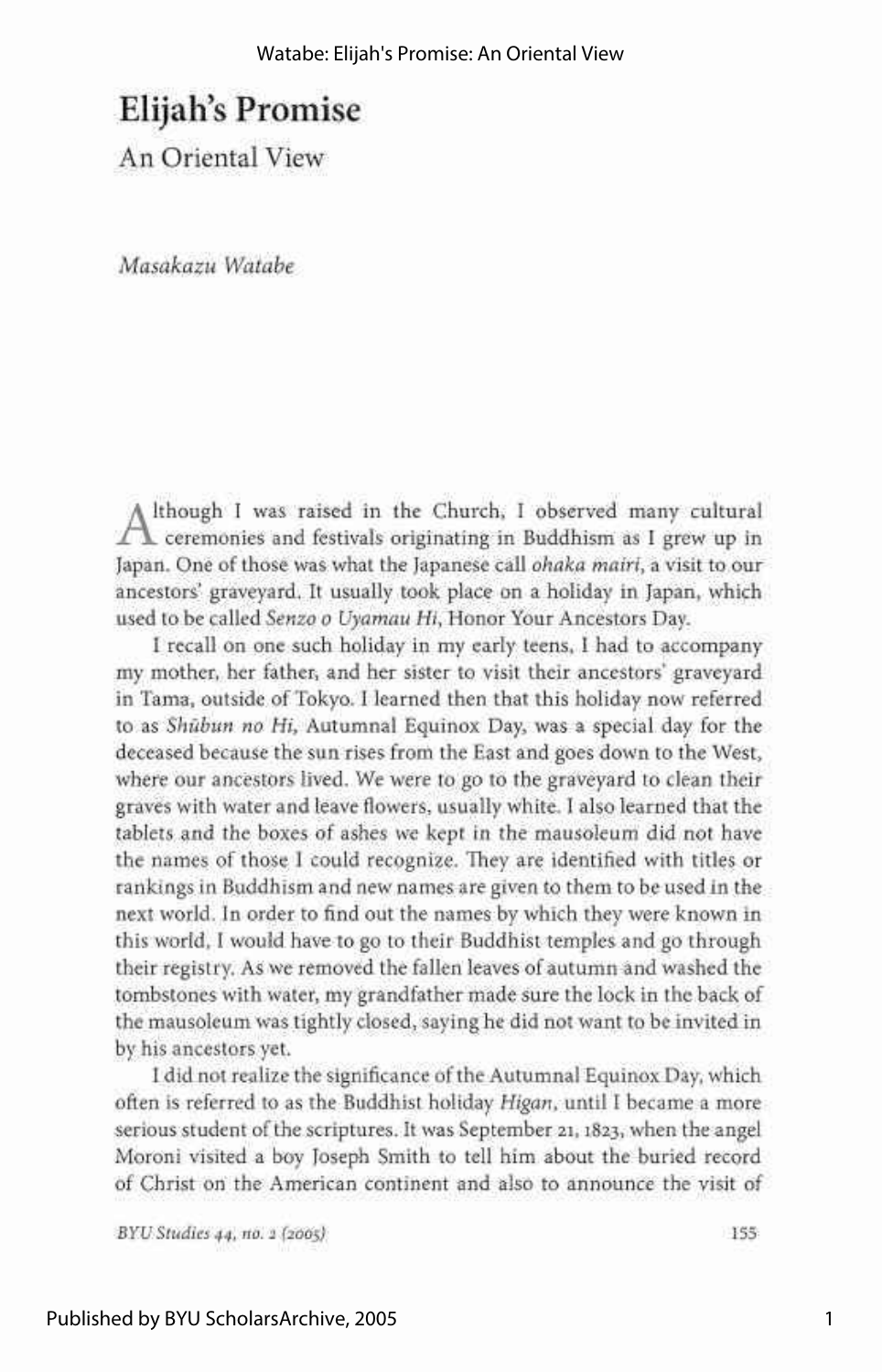156  $\sim$  BYU Studies

Elijah, who will plant in the hearts of the children the promises made to the fathers, and the hearts of the children shall turn to their fathers.<sup>1</sup> This announcement has such close resemblance with the holiday in Japan that I could not excuse it as a mere coincidence. But first let me explain more about Higan.

According to *Nihon Kokugo Daijiten,* the Japanese Language Dictionary, Higan 彼岸 (the other shore) is a short form of To-Higan 到彼岸 (arriving at the other shore), which is a translation of a Sanskrit word *paramita.<sup>2</sup>* This life on this earth is called *Shigan ifcj^* (this shore), the worldly desires and passions are the river or the ocean in between, and when we die we reach the other side, the world of *paramita* (absolute perfection).

The Buddhist ceremony celebrating this event is called *Higan-e* 彼岸会, which lasts seven days in the fall and spring. The exact middle day of the seven days is called Higan and is the autumnal equinox in the fall and the vernal equinox in the spring. One of the Buddhist sects, *Myokdji,* has a website which explains the Higan-e as the following:

The Higan-e Ceremony, Memorial Service During the Equinox

Nichiren Shoshu performs the Higan-e Ceremony as a Buddhist practice for accumulating benefits and amassing virtue in the lives of the believer and the deceased. The daylight and the nighttime hours of the vernal and autumnal equinox are equal, signifying the inseparability of darkness (yin) and light (yang), as well as the oneness of good and evil. As the sutra expounds, "the Buddha desires the Middle Way." For this reason, the benefits of performing positive deeds on these days are superior to those practiced at other times. These days of the equinox present exceptional opportunities for us to arrive at the other shore (higan). Moreover, Buddhism expounds the four debts of gratitude, one of which is to one's parents and ancestors. Thus, during the Higan-e Ceremony, we make offerings to the *Gohonzon,* establish memorial tablets for our ancestors and perform memorial services for them. This small good deed becomes the great positive act enabling us to reach the other shore. This is the true significance of the Higan-e Ceremony.<sup>3</sup>

The first documented occurrence of Higan-e in Japan was in 806 AD and was held to console the deceased spirit of Emperor Sudo 崇道天皇. Higan or Higan-e has been mentioned in works of Japanese literature, folk songs, folk tales, diaries, and poems including *The Tale of Genji* and haiku, indicating that it has been part of Japanese culture for over one thousand years.

The actual visit of Elijah did not take place until the temple in Kirtland was completed. On April 3, 1836, Elijah, Moses, Elias, and Christ himself appeared to Joseph Smith and Oliver Cowdery and returned the keys to do the work for the dead in this dispensation.<sup>4</sup> What is so interesting and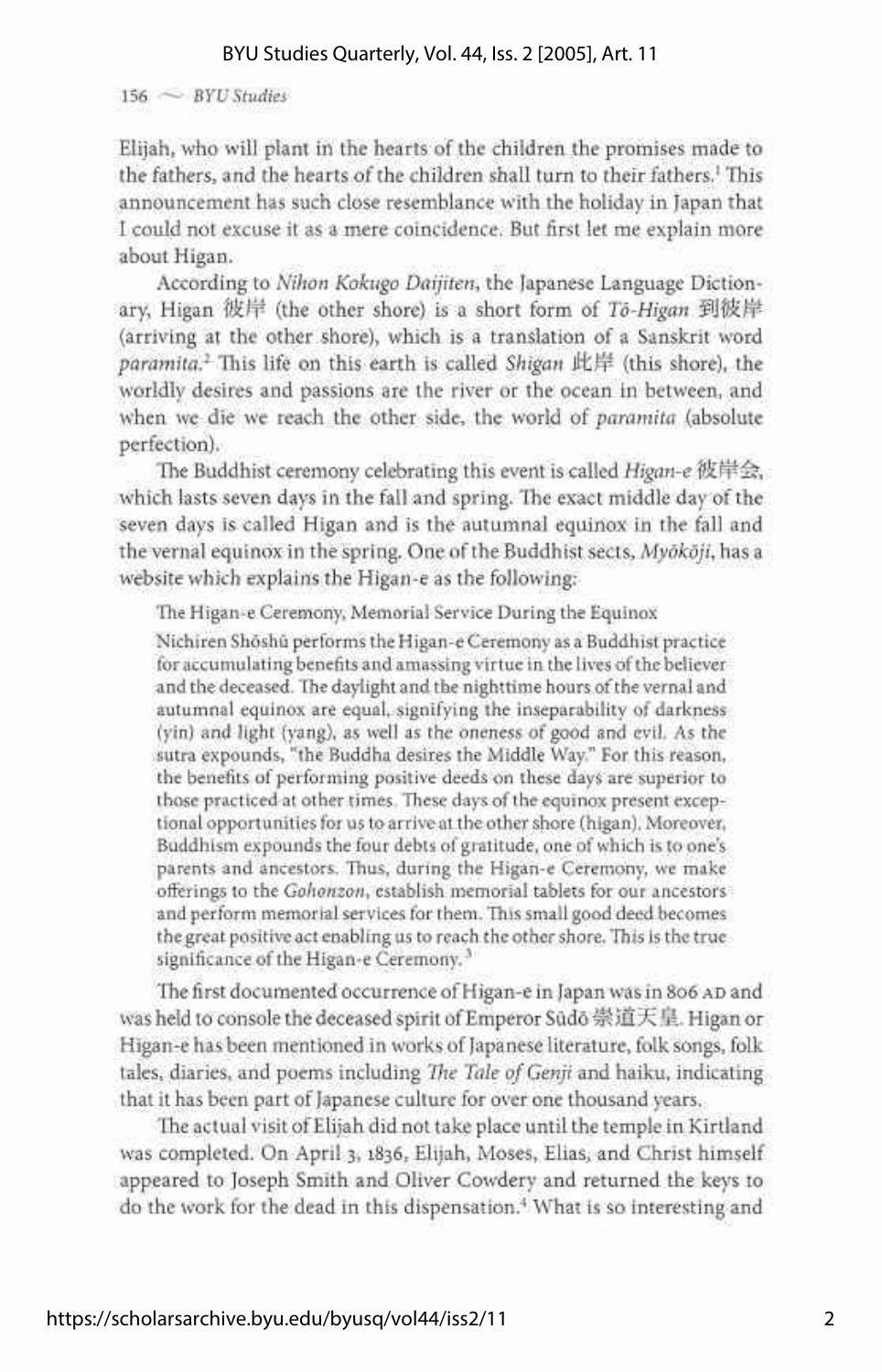*Elijah's Promise •*—• 157

significant about this event is that April 3 was the day of the Passover. In the April 1936 general conference, Joseph Fielding Smith commented on this special occasion:

It was, I am informed, on the third day of April, 1836, that the Jews, in their homes at the Paschal feast, opened their doors for Elijah to enter. On that very day Elijah did enter—not in the home of the Jews to partake of the Passover with them, but he appeared in the House of the Lord.<sup>5</sup>

It is interesting that the actual coming of Elijah took place on the Jewish holy day, a day celebrated by the Jews, who intimately knew of his mission and his returning to this earth. Conversely, the announcement of Elijah's coming took place on a day special to Buddhists, non-Christians who were unfamiliar with his work and role; nevertheless, they have observed the spirit of Elijah especially on this day for a long period of time.

The gospel in its fullness has made provisions for people who have died without any contact with the gospel of Jesus Christ on this earth. This is particularly important for the Asians, who, though not exposed to Christianity, yet were taught to revere their deceased parents and ancestors. In fact, President David O. McKay told of an intelligent Chinese student who rejected a Christian minister's urge to accept Jesus on this very point. The Chinese student asked the minister:

"Then what about my ancestors who never had an opportunity to hear the name of Jesus?" The minister answered: "They are lost." Said the student: "I will have nothing to do with a religion so unjust as to condemn to eternal punishment men and women who are just as noble as we, perhaps nobler, but who never had an opportunity to hear the name of Jesus."<sup>6</sup>

In other words, the ordinances for the people who will receive the gospel on the other shore was to commence in this final dispensation, and Moroni brought this announcement to the boy Joseph on the night of the Autumnal Equinox Day in 1823.<sup>7</sup> This announcement is extremely important for the Asian people.

Would it be just a mere coincidence that this important historical event took place on the twenty-first of September? Would an unlearned teenage boy, Joseph Smith, have had a chance to learn about the significance of Higan in upstate New York in 1823 just to fabricate a date? I tend to think that it was neither a mere coincidence nor a fabrication by Joseph Smith.

The Lord designates certain days for us and sets them aside as holy days so that we can remember some important spiritual events relating to our eternal salvation.<sup>8</sup> One of the most important holy days of all is the Sabbath. The Lord ended his work of creation on the seventh day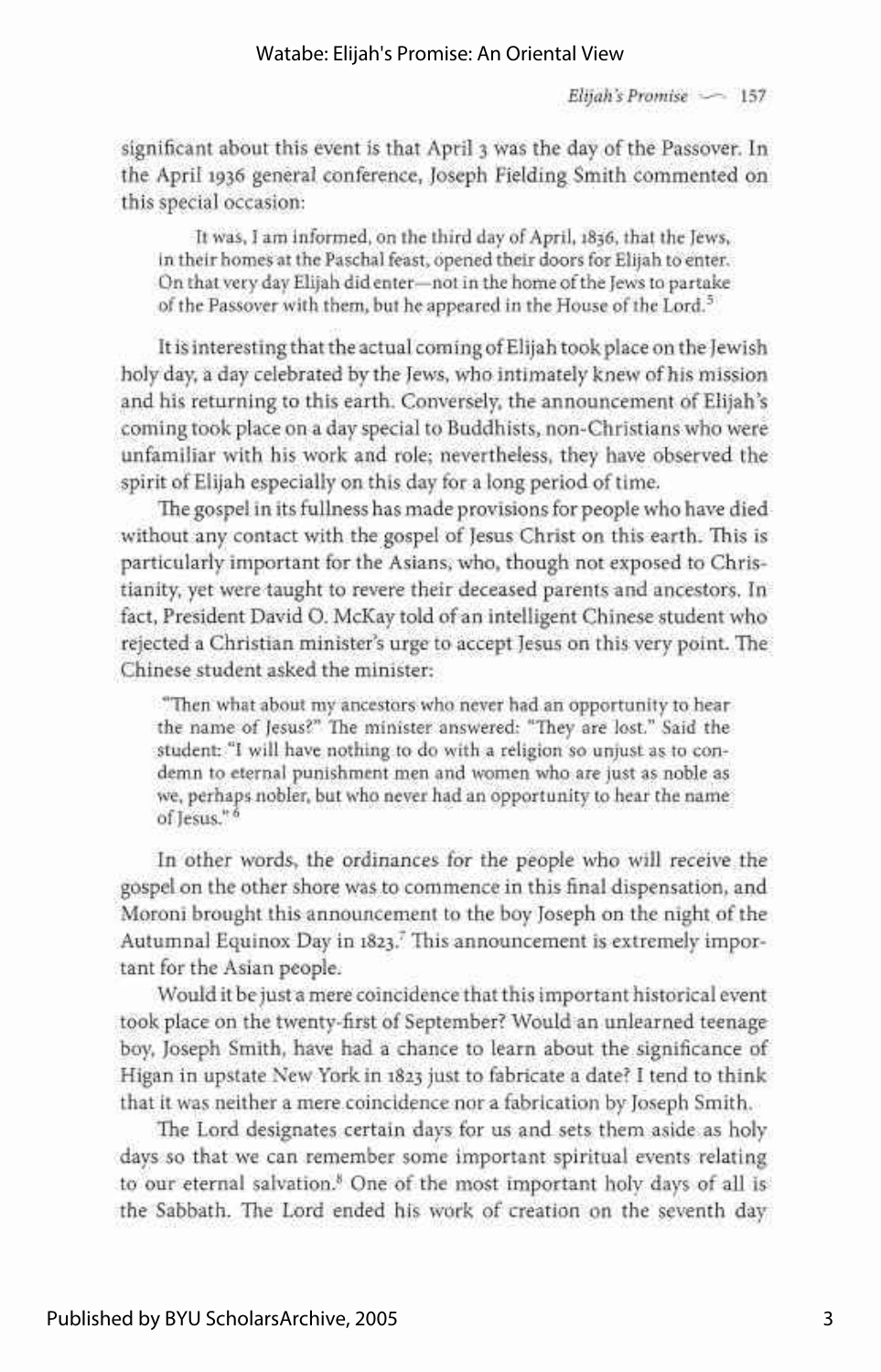$158 \sim BYU$  Studies

and blessed it and sanctified it (Gen. 2:2-3). Through Moses he commanded the Israelites to keep the Sabbath day holy to remind them that he had freed them from bondage (Ex. 20:8-11; Deut. 5:15). Just as the Lord had freed the Israelites from the bondage of the Egyptians, he has freed us from the bondage of both physical and spiritual death through his atoning sacrifice. He rose between the end of the Sabbath and the first day of the week (Matt. 28:1-8; Mark 16:1-9; Luke 24:1-7; John 20:1), which is now designated as the Sabbath, and we have been told in this dispensation to pay devotions to him on this day (D&C 59:9-17). The word *sacrifice*  comes from Latin *sacr-* meaning "sacred" and the suffix *-facare* meaning "to make;" it is related to such words as *sacrament.<sup>9</sup>* In fact, some Latterday apostles such as James E. Talmage and Melvin J. Ballard suggest that Heavenly Father's sacred sacrament was giving his son Jesus Christ as an atoning sacrifice for us.<sup>10</sup>

Another important holy day for members of the Church is April 6. According to the Latter-day revelations, this date marks the actual birthday of our Savior and the restoration of his Church upon the earth.<sup>11</sup> Members meet every year for general conference in commemoration of the organization of the restored Church, just as the Israelites must have been taught to remember these and other important days designated by the Lord. I can think of other days designated as their holy days: *Pesach,* The Feast of Passover; *Shavuot* or Pentecost, The Feast of Weeks; *Yom Kippur,*  The Day of Atonement; *Succoth,* The Feast of Tabernacles.

Is the announcement of the coming of Elijah on the Autumnal Equinox Day coincidence? It may well be. However, when I think of the many Asians who have accepted the gospel, and I believe there will be many more when they realize what the gospel of Jesus Christ in its fullness offers, I cannot help but suspect that this is part of Heavenly Father's intricate plan and one of the special holy days he designates. My own father, the first convert to the Church in the city of Sendai after World War II, was overjoyed when, after studying both Catholicism and Protestant teachings, he heard about the fact that temple work could be done for his relatives and friends that he lost in the war.<sup>12</sup>

As I think of the visit to the family graveyard in Japan with my mother, her sister, and my grandfather, all of whom have already gone on to the spirit world, I am filled with joy from the knowledge of the restored gospel, and I have become more grateful to the Lord for sending heavenly messengers to Joseph Smith to restore the gospel of Jesus Christ in its fullness. At least for me, and, I am sure, for many Asians and others who honor and revere their parents and ancestors, the visit of Moroni on the night of the autumnal equinox in 1823 was an extremely significant event.